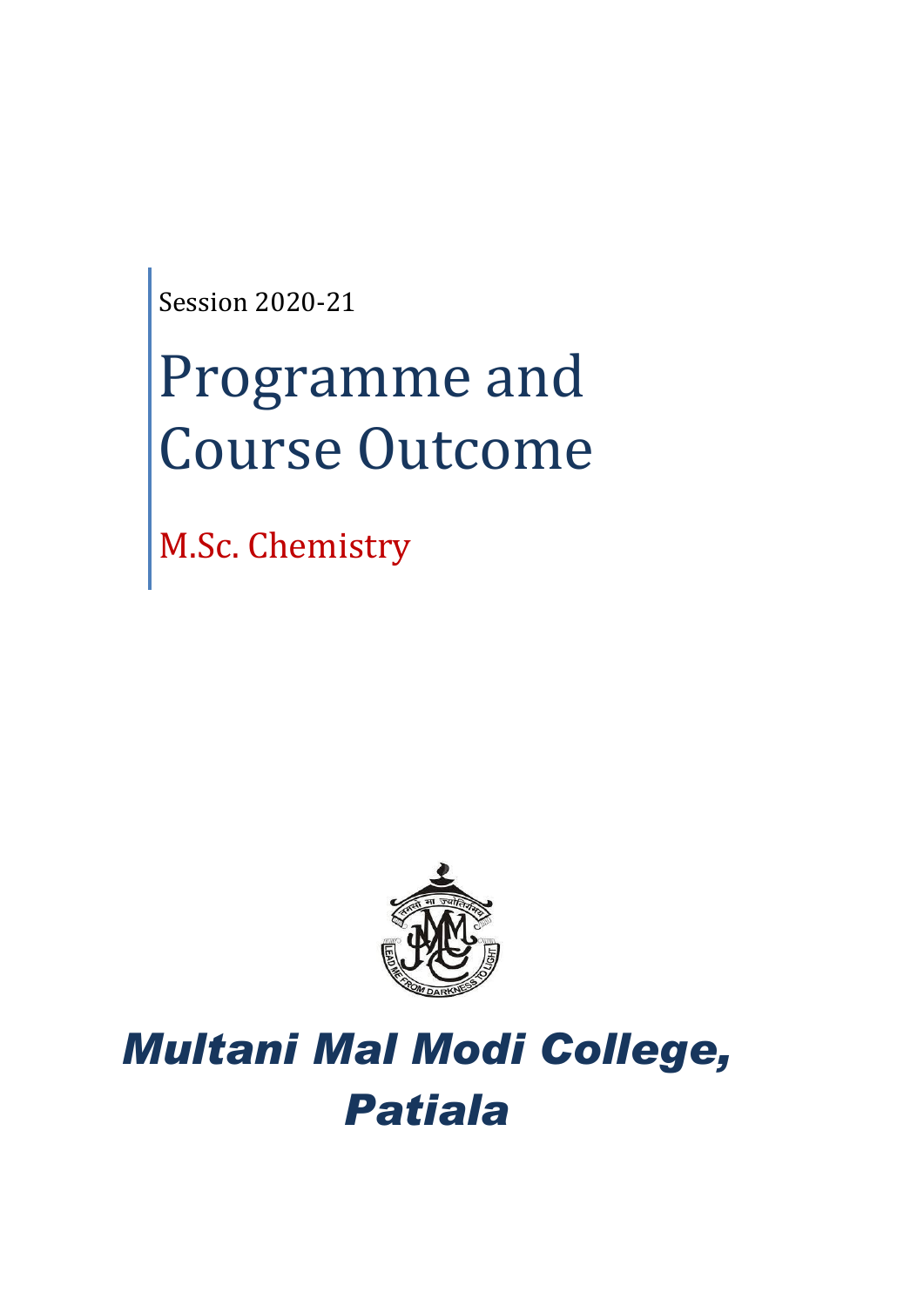# **Program Specific Outcomes**

PO1: Student will gain complete knowledge about all fundamental aspects of chemistry.

PO2: Students will develop critical thinking, will be able to put forward new ideas, explain observations and draw logical inference form scientific studies in field of chemistry.

PO3: Student will learn basic analytical and technical skills to work effectively in the various fields of chemistry

PO4: Student will be able to solve complex chemical problems, e.g., analysis of data, synthetic logic, spectroscopy, structure and modeling, team-based problem solving, etc. which are essential skills to succeed in field of research or in industry.

PO5: Student will be able to handle standard laboratory equipment, modern scientific instruments, planning and performing in laboratory experiments.,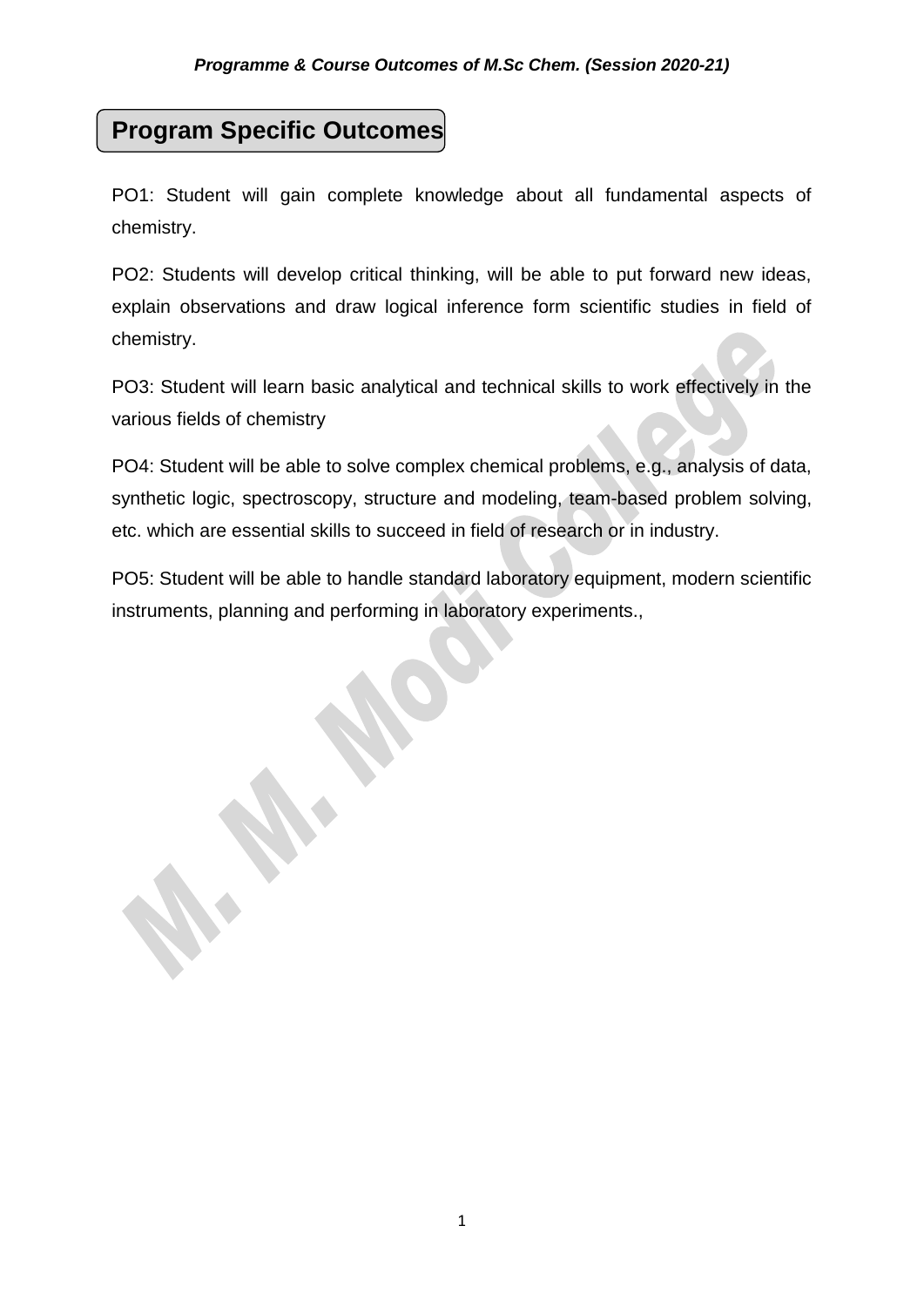# **Course Outcomes (COs)**

# **CLASS - M.Sc. CHEMISTRY 1st Year**

| <b>COURSE NAME</b>         | <b>COURSE OUTCOME</b>                                                                      |
|----------------------------|--------------------------------------------------------------------------------------------|
| COURSE-101                 | CO-1. Student will able to understand different types of chemical bonds present            |
| <b>INORGANIC CHEMISTRY</b> | in inorganic compounds.                                                                    |
|                            | CO-2. Understand the nature of pi acid ligands and their bonding in metal-ligand           |
|                            | complexes.                                                                                 |
|                            | CO-3. Learn Structural aspects and Thermodynamic Consequences of Partly Filled-<br>shells. |
|                            | CO-4. Learn about spectral properties of inorganic complexes such as selection             |
|                            | rules and types of spectra.                                                                |
|                            | CO-5. Understand the the biochemistry of Iron and other metals such as zinc,               |
|                            | copper, cobalt, molybdenum and tungsten.                                                   |
|                            |                                                                                            |
| COURSE-102                 | CO-1. Learn everything about reaction intermediates involved in organic                    |
| <b>ORGANIC CHEMISTRY</b>   | reactions.                                                                                 |
|                            | CO-2. Understand the nature of bonding involved in organic compounds.                      |
|                            | CO-3. Learn about aromatic, non-aromatic and anti-aromatic compounds.                      |
|                            | CO-4. Learn about different techniques used or determination of reaction                   |
|                            | mechanism.                                                                                 |
|                            | CO-5. Understand the types and mechanisms of elimination reactions in organic              |
|                            | chemistry.                                                                                 |
|                            | CO-6. Learn in detail about molecular orbital symmetry and pericyclic reactions.           |
| <b>SUBJECT CODE: 103</b>   | CO-1. Understanding of laws of thermodynamics and the theoretical concepts of              |
|                            | generalized forces and coordinates, work, and thermodynamic potentials.                    |
| PHYSICAL CHEMISTRY         | CO-2. Understanding of the meaning and the role of thermodynamic description               |
|                            | of systems.                                                                                |
|                            | CO-3.Command of methods of statistical thermodynamics, understanding of                    |
|                            | concepts of phase space and phase integral, temperature, and chemical                      |
|                            | potential.                                                                                 |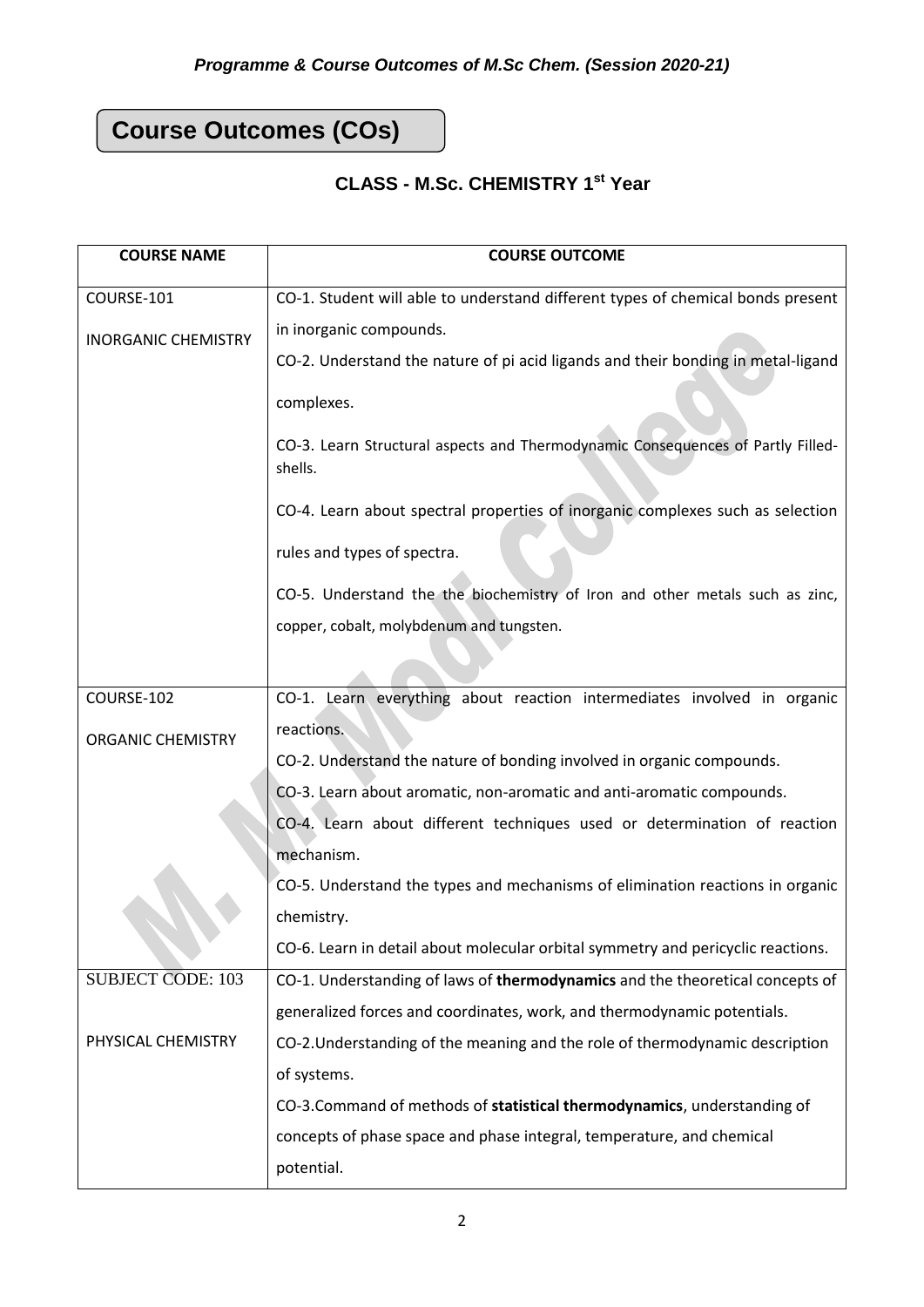|                                         | CO-4. Investigating various phenomenon involving Ion-solvent interactions, Ion -     |
|-----------------------------------------|--------------------------------------------------------------------------------------|
|                                         | ion interactions: Debye - Huckel theory of ion - ion interactions.                   |
|                                         | CO-5. Probing and grasping understanding regarding various phenomenon viz.           |
|                                         | Electrokinetic phenomenon, Electrocatalysis, Electrochemical Energy                  |
|                                         | Conversion and Electricity storage                                                   |
|                                         |                                                                                      |
| SUBJECT CODE-105                        | CO-1 Learn systematic analysis of cations and anions                                 |
| PRACTICAL INORGANIC<br><b>CHEMISTRY</b> | CO-2 Can eliminate the interfering anions from the given mixture.                    |
|                                         | CO-3 Prepare alums and complexes                                                     |
|                                         | Co-4 Preparation and estimations                                                     |
|                                         |                                                                                      |
| <b>SUBJECT CODE: 106</b>                | CO-1. Develops analytical skills and problem solving skills requiring application of |
| <b>ANALYTICAL CHEMISTRY</b>             | chemical principles                                                                  |
| <b>PRACTICALS</b>                       | CO-2. Apply appropriate techniques for the qualitative and quantitative analysis     |
|                                         | of chemicals in laboratories and in industries.                                      |
|                                         | CO-3. Prepare standard solutions                                                     |
|                                         | CO-4. Conduct acid base titrations, complexometric titrations and redox              |
|                                         | titrations like permanganometry, dichrometry and iodometric-iodimetric               |
|                                         | titrations.                                                                          |
|                                         | CO-5. Different indicators used in titrations                                        |
|                                         |                                                                                      |
| COURSE-201                              | Understand the various kinds of organometallic compounds and their<br>$CO-1.$        |
| <b>INORGANIC CHEMISTRY</b>              | structural study by NMR.                                                             |
|                                         | CO-2. Understand the types of bonding involved in Nitrogen, Oxygen, sulphur and      |
|                                         | halogens.                                                                            |
|                                         | CO-3 Learn the chemistry of xenon, krypton and radon.                                |
|                                         | CO-4. Learn the concepts of group theory and its uses in octaheral, tetrahedral,     |
|                                         | sq. planar and trigonal bipyramidal symmetry.                                        |
|                                         | CO-5. Understand the applications of group theory in inorganic systems.              |
|                                         |                                                                                      |
| COURSE-202                              | CO-1. Learn basics of stereochemistry such as types of representation of 3-D         |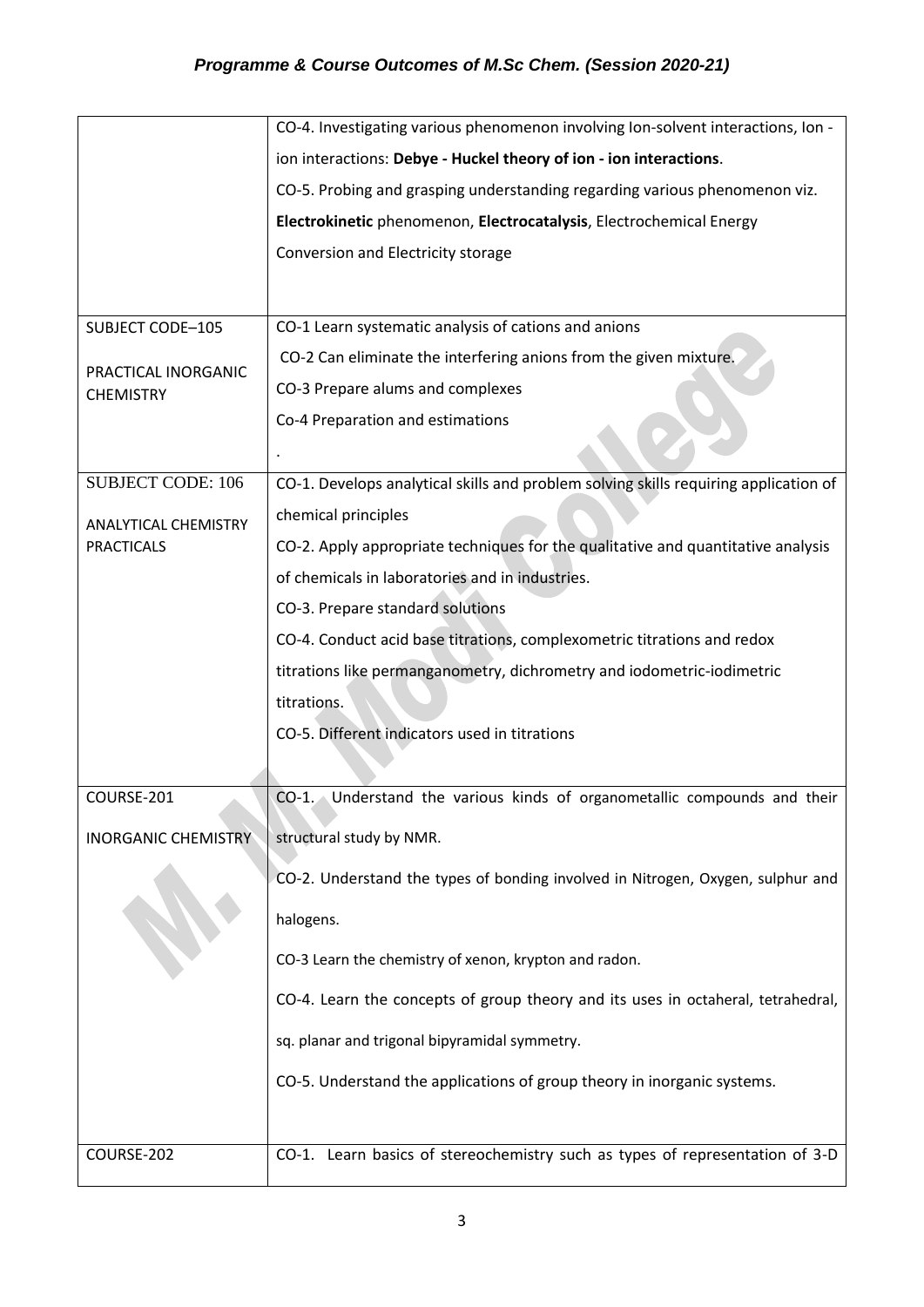# *Programme & Course Outcomes of M.Sc Chem. (Session 2020-21)*

| <b>ORGANIC CHEMISTRY</b>    | structures, enantiomers, diastereoisomers, racemic mixtures, resolution and        |
|-----------------------------|------------------------------------------------------------------------------------|
|                             | how to carry out asymmetric synthesis.                                             |
|                             | CO-2. Understand conformational isomers and their effect on physical and           |
|                             | chemical properties of various systems.                                            |
|                             | CO-3. Learn the stereochemistry of six member rings and fused ring systems.        |
|                             | CO-4. Understand geometrical isomerism and its effect on physical properties.      |
|                             | CO-5. Learn about addition reactions to C-C and Carbon-hetero multiple bonds.      |
|                             | CO-6. Learn about mechanism of reduction and condensation reactions.               |
| <b>SUBJECT CODE: 203</b>    | CO-1 Understanding Fundamental concepts of quantum mechanics.                      |
| PHYSICAL CHEMISTRY          | CO-2 Understanding operators and postulates of quantum mechanics                   |
|                             | CO-3 Application of Schrodinger equation to various model systems.                 |
|                             | <b>CO-4 Understanding Approximate Methods</b><br>variation<br>The<br>principle,    |
|                             | perturbation theory.                                                               |
|                             | CO-5 Probing Electronic Structure of Atom: Electronic states of complex atoms      |
|                             | CO-6 To understand the effect of temperature on reaction rates.                    |
|                             | CO-7 To understand the different theories of chemical kinetics.                    |
|                             | CO-8 Understand the concept of reaction rates and be able to use the               |
|                             | coefficients of a balanced chemical equation to express the rate of reaction in    |
|                             | terms of the change in concentration of a reactant or product over time.           |
| <b>COURSE-205 : ORGANIC</b> | CO-1. Learn essential laboratory skills required for organic synthesis by          |
| CHEMISTRY PRACTICALS        | performing synthesis of important organic compounds.                               |
|                             | CO-2. Learn to characterize synthesized products using different spectral          |
|                             | methods.                                                                           |
|                             | CO-3. Learn to separate solid-solid/ solid-liquid/ liquid-liquid mixture of two    |
|                             | organic compounds.                                                                 |
|                             | CO.3- Learn identification of functional groups by using different qualitative lab |
|                             | techniques.                                                                        |
|                             | CO.4. Learn identification of compounds by different conformation tests and by     |
|                             | preparation of derivatives.                                                        |
|                             | CO.5. Learn separation of organic mixture by prep. TLC.                            |
|                             | CO.6. Learn IR and PMR studies to confirm identification of compounds.             |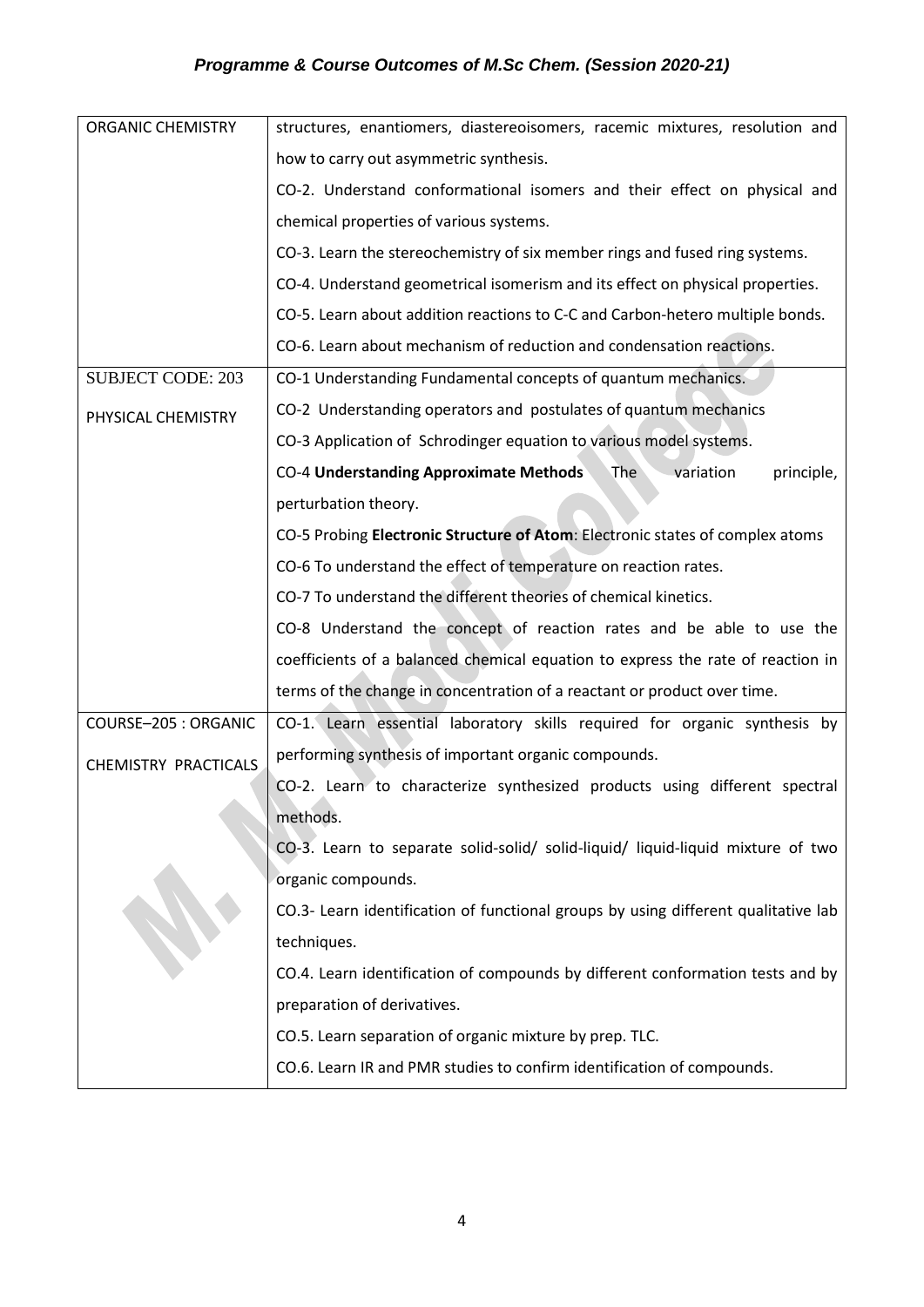#### *Programme & Course Outcomes of M.Sc Chem. (Session 2020-21)*

| PAPER-206 : PHYSICAL<br><b>CHEMISTRY PRACTICALS</b> | CO-1 Determine the viscosity of various liquids using Ostwald's viscometer     |
|-----------------------------------------------------|--------------------------------------------------------------------------------|
|                                                     | CO-2 Determine cryoscopic constant (Kf) of solid solvent and molecular mass of |
|                                                     | the solute using cooling curve method.                                         |
|                                                     | CO-3 Determine transition temperature                                          |
|                                                     | CO-4 prepare the solution of the desired concentration and the desired volume  |
|                                                     | CO-5 Know the principle and handling of pH meter, Potentiometer,               |
|                                                     | conductivitymeter, colorimeter, viscometer, etc.                               |
|                                                     | CO-6 Plot accurate graphs of the desired scale for the calculations            |
|                                                     | CO-7 Maintain laboratory ethics, safety and cleanliness                        |
|                                                     | CO-8 Understand waste management of the laboratory                             |
|                                                     |                                                                                |

#### **M.Sc. (Chemistry) 3rd Semester**

#### Analytical Chemistry **Subject Code–** 301

#### **Learning Objectives**

- Introduction to analytical chemistry
- Methods of quantitative analysis
- Sampling in analysis
- criterion of a good sampling plan
- Errors in chemical analysis
- Classification of errors
- Minimization of errors
- Accuracy and precision.
- Improving accuracy of analysis
- Correlation and Regression, linear regression and analysis of variance.
- Basic Principles of Polarography
- **Chronoptentiometry**
- Thermo Analytical Methods
- Spectrophotometry and Colorimetry
- Ion exchange chromatography.
- Applications in analytical chemistry

#### **Learning Outcomes**

After studying this paper, students will be able to:

- Understand the fundamentals of analytical chemistry and steps of a characteristic analysis.
- Compare qualitative and quantitative analysis methods.
- Express the quantitative analysis methods.
- Express the qualitative analysis methods.
- Evaluate the analytical data in terms of statistics.
- Estimate the types of errors in chemical analysis.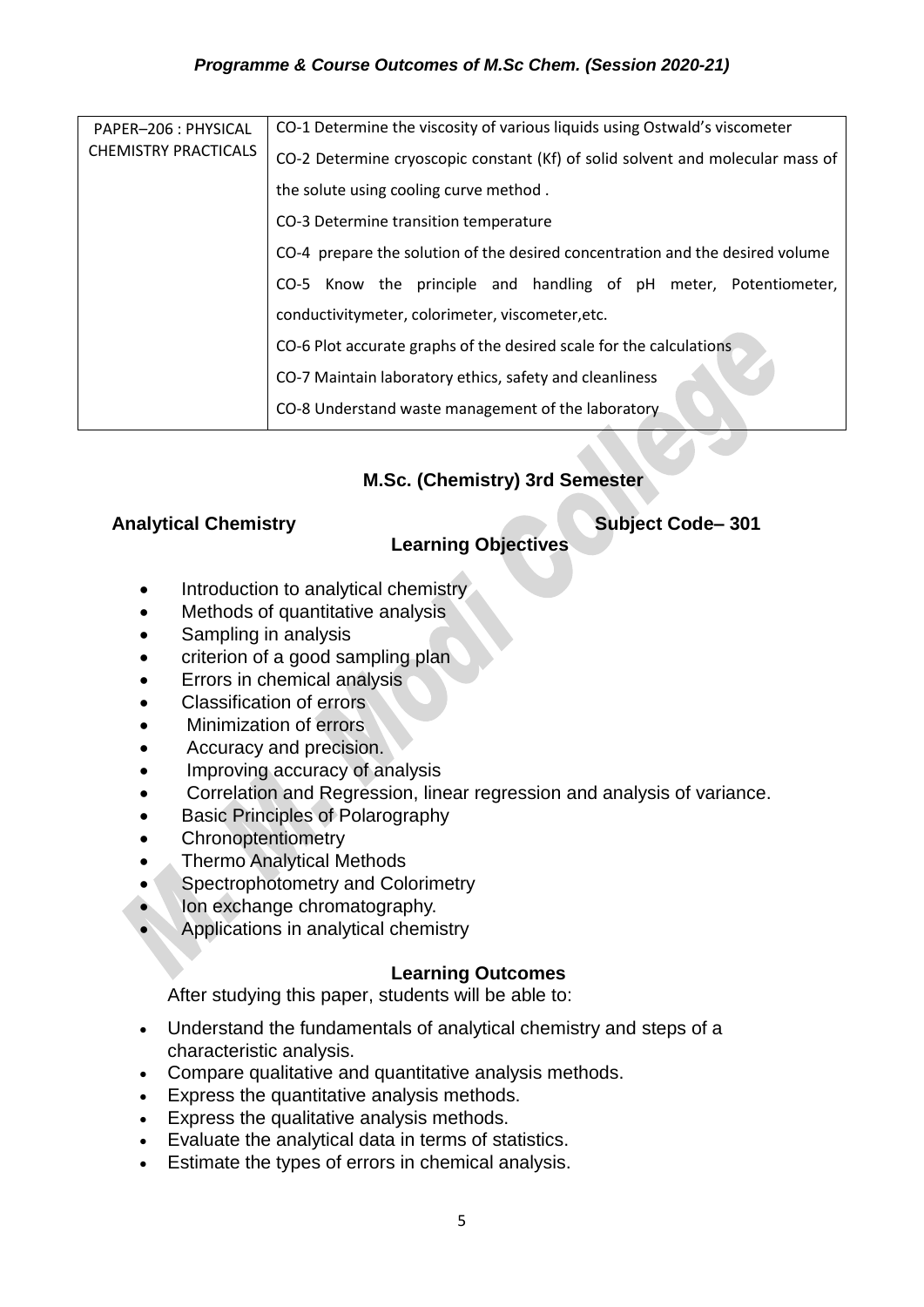- Express the terms such as mean, median, precision, accuracy, absolute error and relative error.
- Express the systematical errors and the error sources.
- Interpret the statistical tests.
- To interpret the sources of random errors and effects of random errors on analytical results.
- Express the terms such as standard deviation, variance, relative standard deviation and coefficient of variance.
- Express the significant figures and rounding off the data.
- **Employ the volumetric calculations.**
- Define the confidence limit and confidence level.
- Compare of the experimental mean with a true value and two experimental means.
- Identify the detection limit.
- Express the titrimetric analysis methods.

#### **Inorganic Chemistry Reaction mechanism of transition metal complexes <b>Subject** Subject **Code– 312**

#### **Learning Objectives**

- 1. To provide a broad learning about the different types of reaction mechanism involved in a variety of metal ligand complexes.
- 2. To acquire the role of stability constants in reaction mechanism of metal complexes.
- 3. To study the stereochemical aspects of various metal ligand complexes.
- 4. To learn oxidative addition and migration reaction of different kinds of metal atom complexes.

#### **Learning Outcomes**

After studying this paper, students will be able to understand:

- 1. Theories and types of mechanism of the substitution reactions in octahedral, square planar and metal carbonyl complexes.
- 2. Factors effecting mechanism of nucleophilic substitution reaction and the reaction intermediates involve in the course of reaction.
- 3. Oxidative addition and reductive elimination of some specific molecules and acid base behaviour of metal atom in complexes.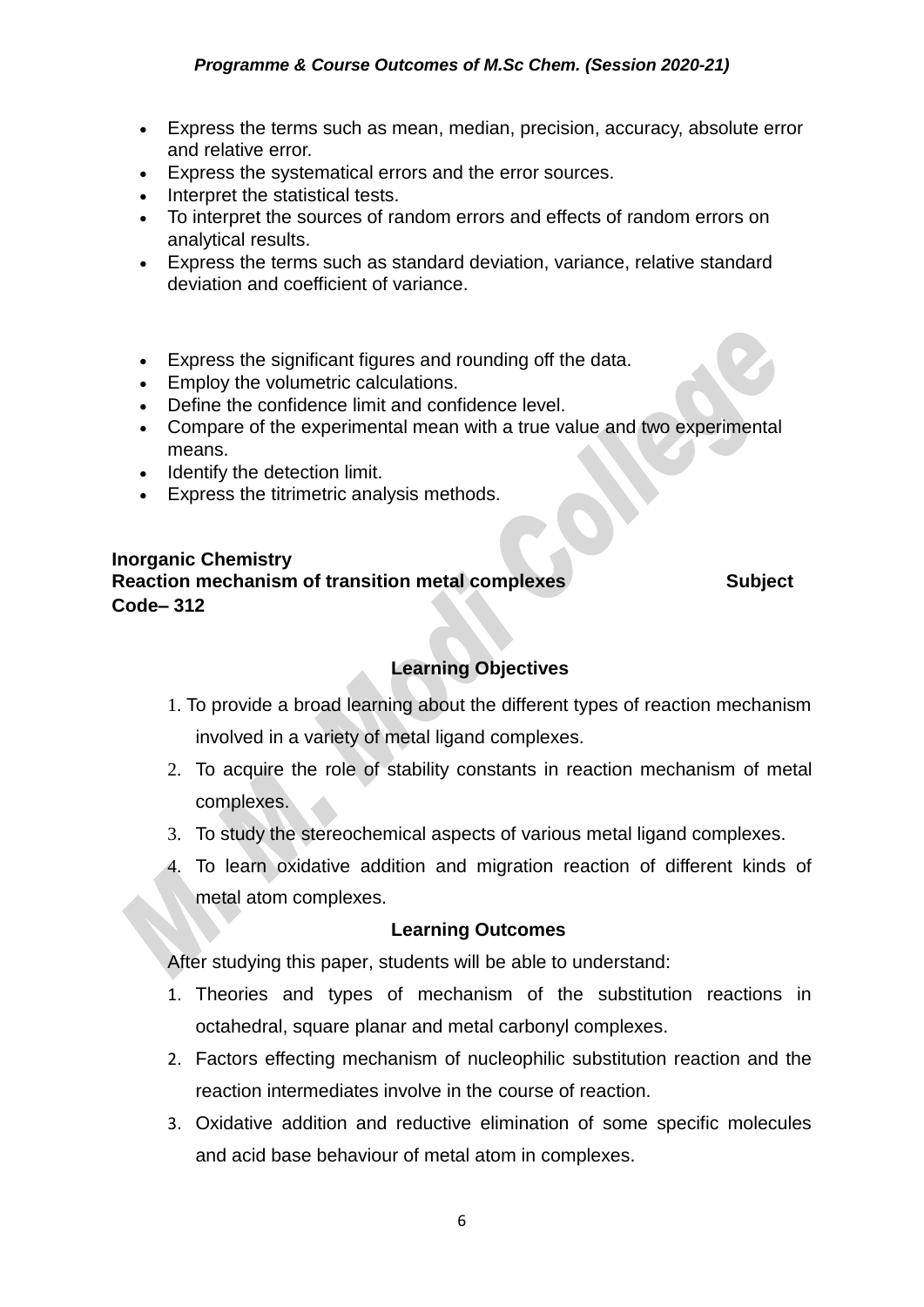#### *Programme & Course Outcomes of M.Sc Chem. (Session 2020-21)*

- 4. Factors affecting the stability constants of metal complexes.
- 5. Make the students able to work in the metallurgical industry.

#### **Inorganic Chemistry Inorganic spectroscopy-I Inorganic Subject Code–** 313

#### **Learning Objectives**

- 1. Aims to provide students a deep understanding of different kinds of spectroscopic techniques to carry out scientific experiments and interpretation of the data.
- 2. To attain sufficient knowledge about the applications of a variety of spectroscopic techniques.
- 3. To understands the spectra of transition metal complexes.
- 4. Aims to determine the inorganic structures by using spectroscopic techniques.

#### **Learning Outcomes**

After studying this paper, students will be able to understand:

- **1.** Analyze the data obtained from sophisticated instruments (like FTIR, NMR, GCMS, UV-Vis, Fluorescence, and TGA) for the structure determination and chemical analysis.
- **2.** Have sound knowledge about the inorganic spectroscopy fundamentals and applications in different fields.
- 3. Selection rules and intensities of transition in the spectra of transition metal complexes.
- 4. Operate the variety of instruments and can interpret the data from the spectrum.

#### **Organic Chemistry**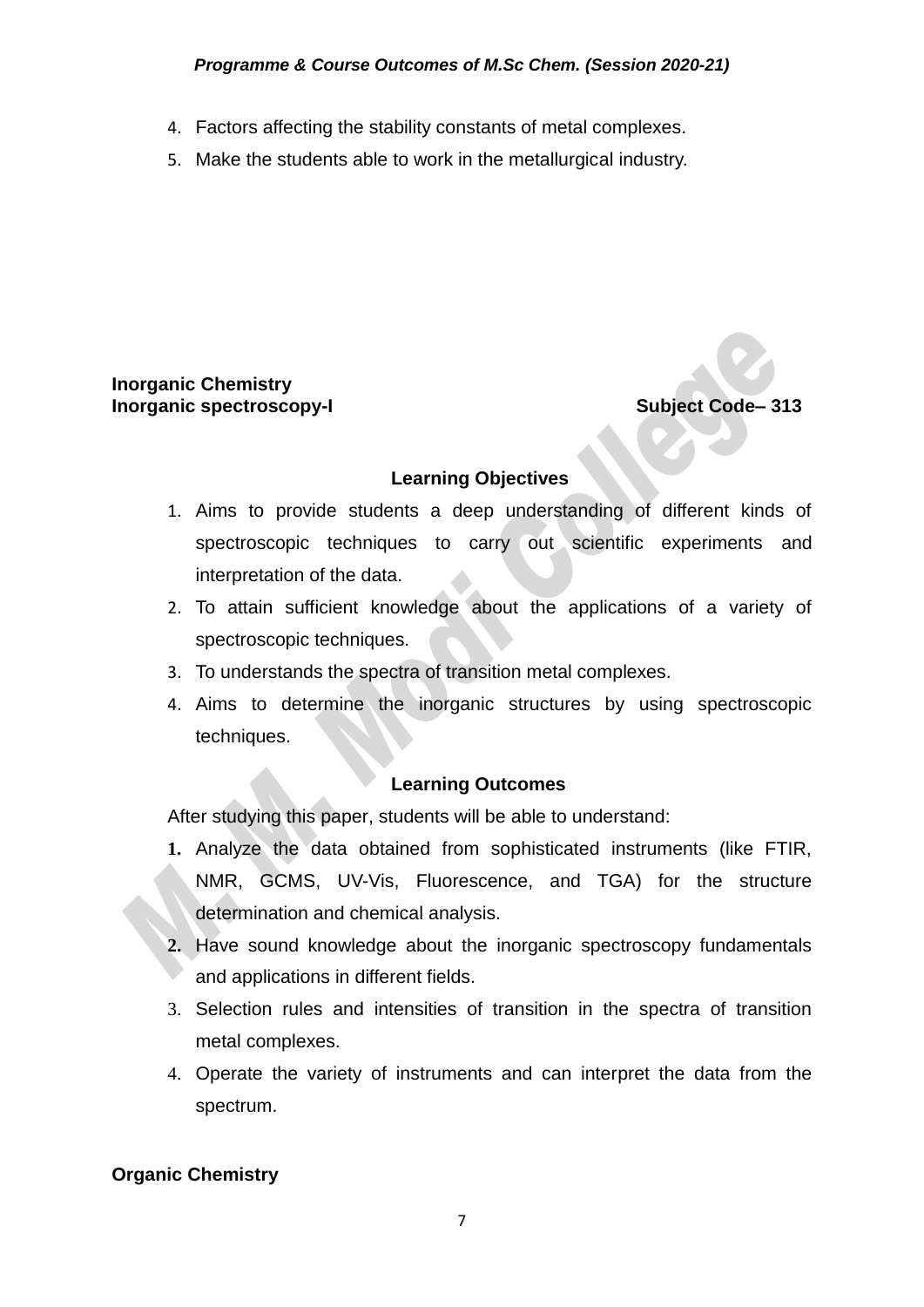#### **Chemistry of Natural Products Subject Code– 322**

#### **Learning Objectives**

- 1. To understand the general methods and basic techniques used in structure determination.
- 2. Structure elucidation and synthesis of some natural products based on chemical and spectroscopic studies.
- 3. To understand the degradation of Carbon Skeleton.
- 4. To understand the direct and indirect oxidation methods.
- 5. To understand the biogenetic approach of the acetate pathways.

#### **Learning Outcomes**

To enable the students:

- **1.** To study the general methods and basic techniques used in structure determination of natural products
- **2.** To develop proper aptitude towards the spectroscopic studies of natural products in the structure determination.
- **3.** To learn the chemistry of terpenes, alkaloids and steroids.

**4.** To understand and study mechanism and transformations in different natural products.

**5.** To understand the structure elucidation of alkaloids, steroids and antibiotics.

#### **Physical Chemistry <b>Subject Code: 331 Fundamentals of Spectroscopy**

# **Learning Objectives**

The course content has the following objectives:

- To learn some properties of a simple microwave reflection spectrometer.
- To measure the g factor, nuclear spin, and hyperfine coupling constant of various ESR active nuclei.
- Know how nuclear spins are affected by a magnetic field, and be able to explain what happens when radiofrequency radiation is absorbed. .
- To predict the number of proton and carbon NMR signals expected from a compound given its structure.
- To predict the splitting pattern in the proton NMR spectrum of a compound given its structure.
- To assign peaks in an NMR spectrum to specific protons in a compound with the aid of a chart of chemical shifts from  ${}^{1}H$  and  ${}^{13}C$  NMR, to
- To interpret integration of NMR spectra.
- To calculate coupling constants from 1H NMR spectra, and utilize the coupling constants for determining compound structure.
- Students learn the principles of different molecular spectroscopic methods.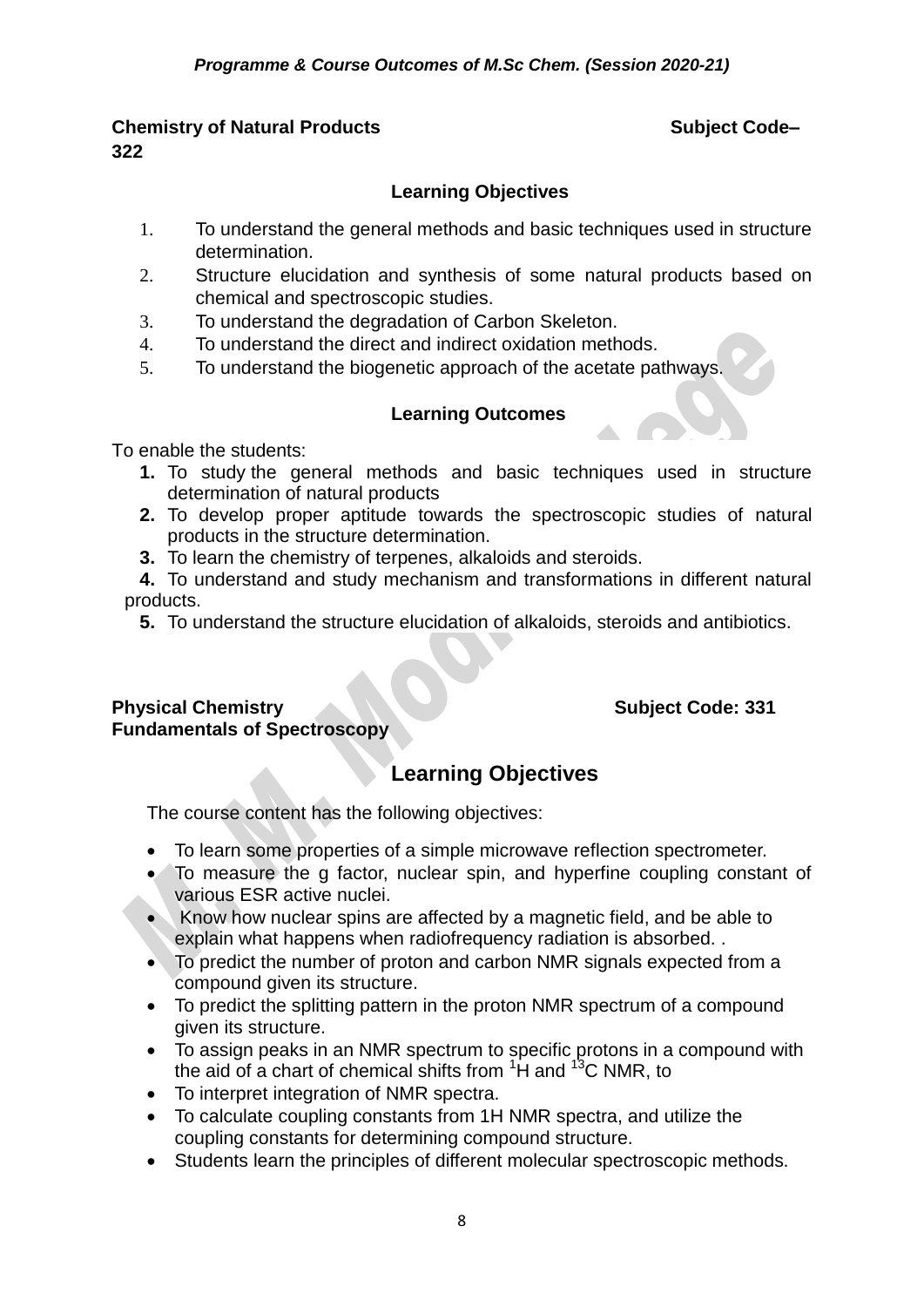After completing this unit the student will be able to:

- Describe the selection rule for infrared-active transitions.
- Determine the vibrations for a triatomic molecule and identify whether they are infrared-active.
- Draw the design of a non-dispersive infrared spectrophotometer and describe how it functions. 4. Describe the difference between time and frequency domain spectra.
- Explain how a Michelson Interferometer can be used to obtain a time domain spectrum.
- Explain the advantages of Fourier Transform infrared spectroscopy over conventional infrared spectroscopy
- Determine whether the molecular vibrations of a triatomic molecule are Raman active.
- Explain the difference between Stokes and anti-Stokes lines in a Raman spectrum.
- Justify the difference in intensity between Stokes and anti-Stokes lines.
- Draw the Stokes and anti-Stokes lines in a Raman spectrum of a compound when given the energies of the different transitions
- Magnetic properties of atomic nucleus and resonance.
- Nuclear relaxation mechanisms.
- NMR spectrometers.
- Spin-spin interactions and chemical shift.
- $\bullet$  <sup>1</sup>H and <sup>13</sup>C NMR spectroscopy.
- 2D NMR techniques.
- Interpretation of NMR spectra.

#### **Physical Chemistry <b>Subject Code:** 332 **Statistical Thermodynamics**

# **Learning Objectives**

The course content has the following objectives:

- Recapitulation of classical statistics and partition function
- Comparison between Maxwell-Boltzmann, Bose-Einstein and Fermi-Dirac statistics
- Understanding concept of thermodynamic probability
- Description of statistics of monatomic ideal gas
- Understanding Principle of equipartition of energy
- Application and interpretation of Barometric equation
- Application of statistical approach to Theory of paramagnetism
- Statistics of photon and electron gases
- Formulation of Velocity, speed and energy distribution functions
- Fyaluation of Thermionic emission.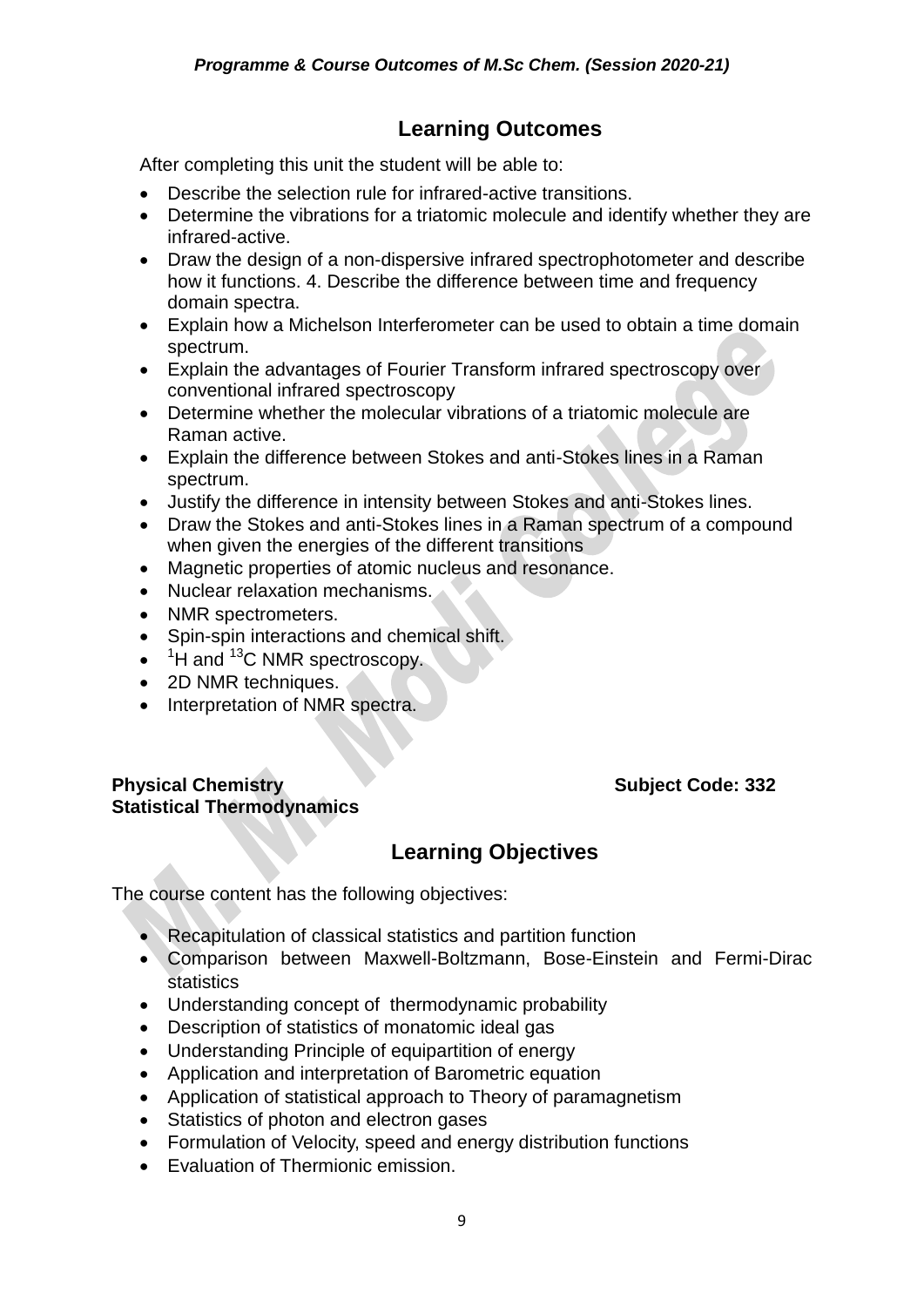- Classical treatment of specific heat of solids
- Differentiation among Einstein and Debye theories of specific heats
- Debye's  $T^3$  law, entropy of solids, equation of state of solids, order and disorder and the melting point.
- Description of Law of mass action, chemical equilibrium, dissociation
- Computation of equilibrium constants
- Means distribution, mean square deviation, fluctuations in energy in a canonical ensemble, density fluctuation in a gas.. Theory of Brownian motion and Brownian motion of galvanometer.
- Entropy production, coupled phenomena, transport parameters
- Thermoelectric phenomena, The Seebeck effect, Peltier effect and Thomson effect.

After completing this course the student will be able to:

- Learn about Boltzmann equation relating bulk and microscopic behavior.
- Learn about most probable distribution.
- Learn about Microscopic and Macroscopic Systems
- Distinguish between Classical and Statistical Thermodynamics.
- Distinguish between Classical and Quantum Approaches
- Infer applications of Statistical Thermodynamics

#### **Physical Chemistry <b>Subject Code: 333**

# **Fundamental and Atmospheric Photochemistry**

# **Learning Objectives**

The course content has the following objectives:

- To study Photochemical Reactions
- To study Photochemistry of Atoms
- To study Photochemistry of Simple Molecules
- To study Photochemistry of Polyatomic Molecules
- To study Electronically Excited Singlet and Triplet States
- To study Photochemical Oxidation and Reductions
- To study Industrial Applications of Photochemistry
- To study structure of the atmosphere, structure in terms of temperature, diffusion and ionization, characteristics and chemical composition.
- To study Chemistry of the upper atmosphere, features of odd oxygen and singlet oxygen,  $NO<sub>2</sub>$  and  $HO<sub>2</sub>$  species and other species like  $N<sub>2</sub>O$ ,  $NH<sub>3</sub>$ ,  $HNO<sub>3</sub>$  etc., in the atmosphere.
- To understand meaning of Pollutant, different ways to express concentration of Pollutants
- Description of concept regarding Photochemical smog and production of smog.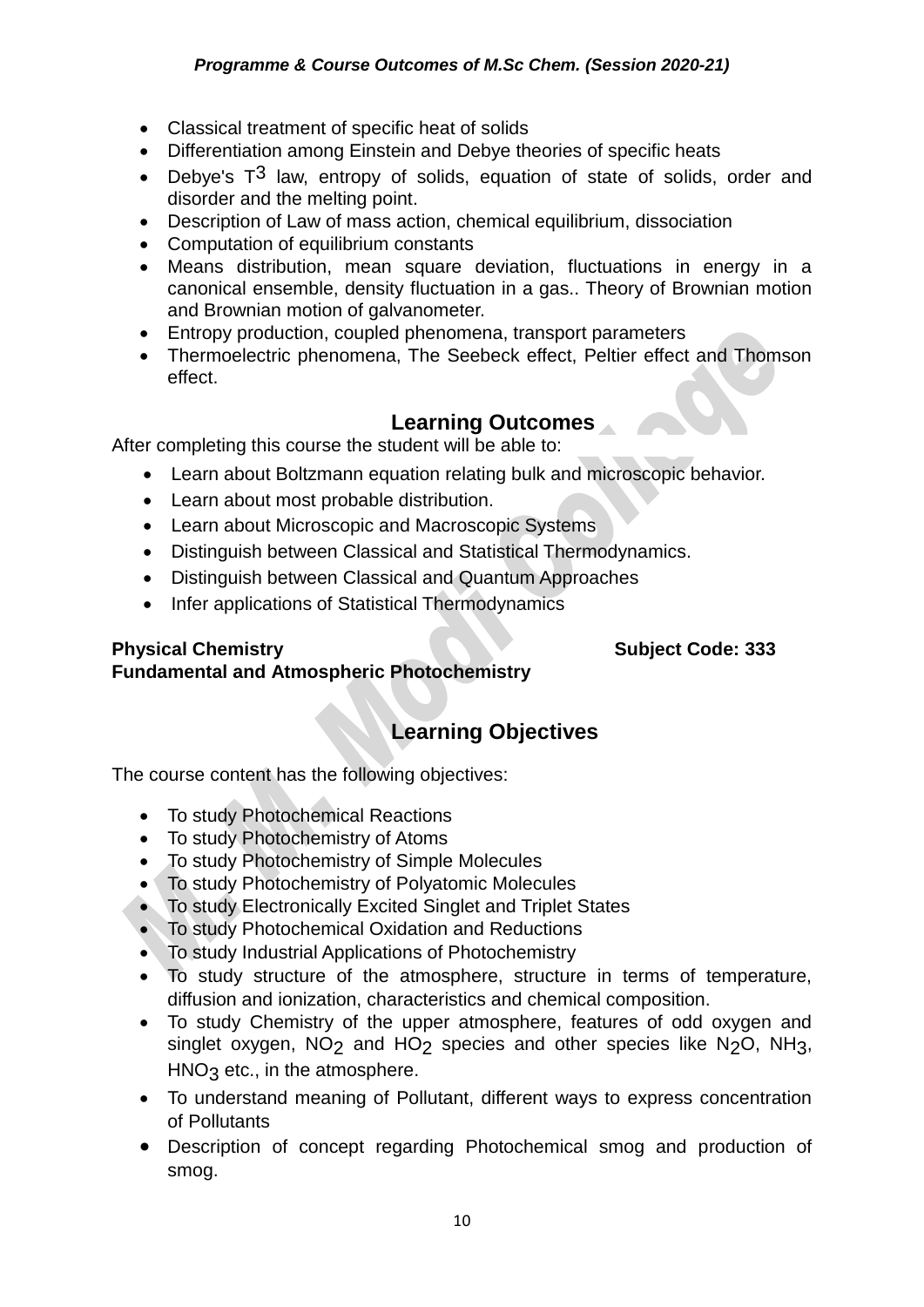After completing this course the student will be able to:

- Explain the structure of the atmosphere.
- Define important chemical processes in the stratosphere and troposphere.
- Discuss the role of greenhouse gases on global warming.
- Demonstrate an increased knowledge and understanding of chemical science
- Use investigative skills, critical thought and the ability to evaluate information and to analyze experimental data.

#### **Learning Objectives & Outcomes M.Sc. (Chemistry) 4th Semester**

#### **Organic Chemistry**

#### **Modern Synthetic Reactions & Rearrangements Subject Code– 423**

#### **Learning Objectives**

- To understand the various organic reactions and reagents used in them as tools applied in the art of organic synthesis.
- To understand the behavior of non -activated carbon in organic synthesis.
- To understand the rearrangements in three membered and four membered systems.

#### **Course Outcomes**

To enable the students:

- To study the use of various reagents in organic synthesis
- To develop aptitude towards the study of reaction mechanism at the unactivated C-H bonds and their applications to steroid nucleus.
- To learn the chemistry of C-C bond formation by using Organ metallic reagents.
- To understand acid catalyzed and base catalyzed rearrangements in small ring compounds.
- To study the use of phase transfer reagents and use of compounds of Thallium (III), Palladium and Ruthenium oxide in organicsynthesis.
- Carbocation Rearrangement in Bridged Bicyclic Systems and steroid systems.

#### **Physical Chemistry Community Contract Code: 431**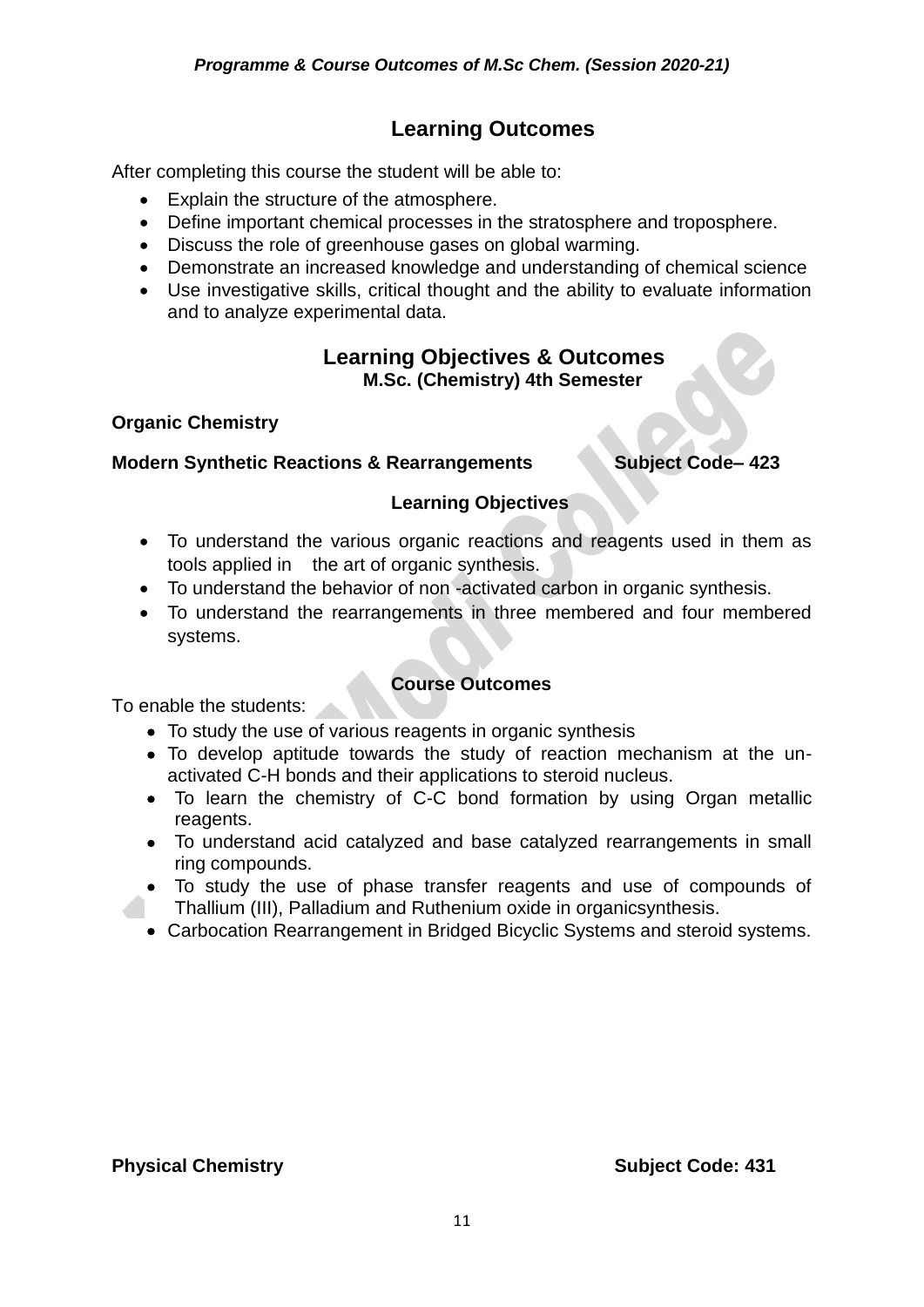#### **X-Ray Diffractions and other Techniques**

# **Learning Objectives**

- Structures of Ionic Solids (crystal chemistry), Metals and Alloys,
- Band Theory in Solids (Metals, Semiconductors, Inorganic Solids)
- Crystal defects, non-stoichiometric compounds, solid solutions, dislocations and stacking faults.
- Unit Cell, Crystal Systems, Asymmetric Unit, Crystal lattices (2D)
- Bravais Lattices (3D), Miller planes (crystallographic directions and multiplicities) d-spacing formula
- Scattering by an Atom and Crystal, Bragg's Law, Reciprocal Lattice, Reflecting and Limiting sphere of reflection, systematically absent reflections
- Mossbauer spectroscopy: Physical concepts, spectral line shape, isomer shift, quadrupole splitting, magnetic hyperfine interaction.
- Interpretation of Mossbauer parameters of  $57$ Fe and  $119$ Sn.
- Applications to Solid-state reactions, thermal decomposition, ligand exchange, electron transfer and isomerism
- Theory of polarized light, optical activity and optically active molecules
- Cotton effects, CD and ORD, Octant Rule
- Experimental Techniques, applications: quantitative analysis, determination of absolute configuration, conformational studies and equilibrium studies.

### **Learning Outcomes**

After completing this unit the student will be able to:

- Basics of Crystallography
- Basic theoretical and experimental aspects of the discussed X-ray diffraction methods
- basic data analysis on materials
- The student will acquire qualitative and quantitative knowledge of the fundamental concepts of various spectroscopic methods of Mossbauer spectroscopy
- Apply applications of MB to characterize different molecules and crystals.
- The learners should be able to distinguish between various spectroscopic transitions and interpret data for molecular characterization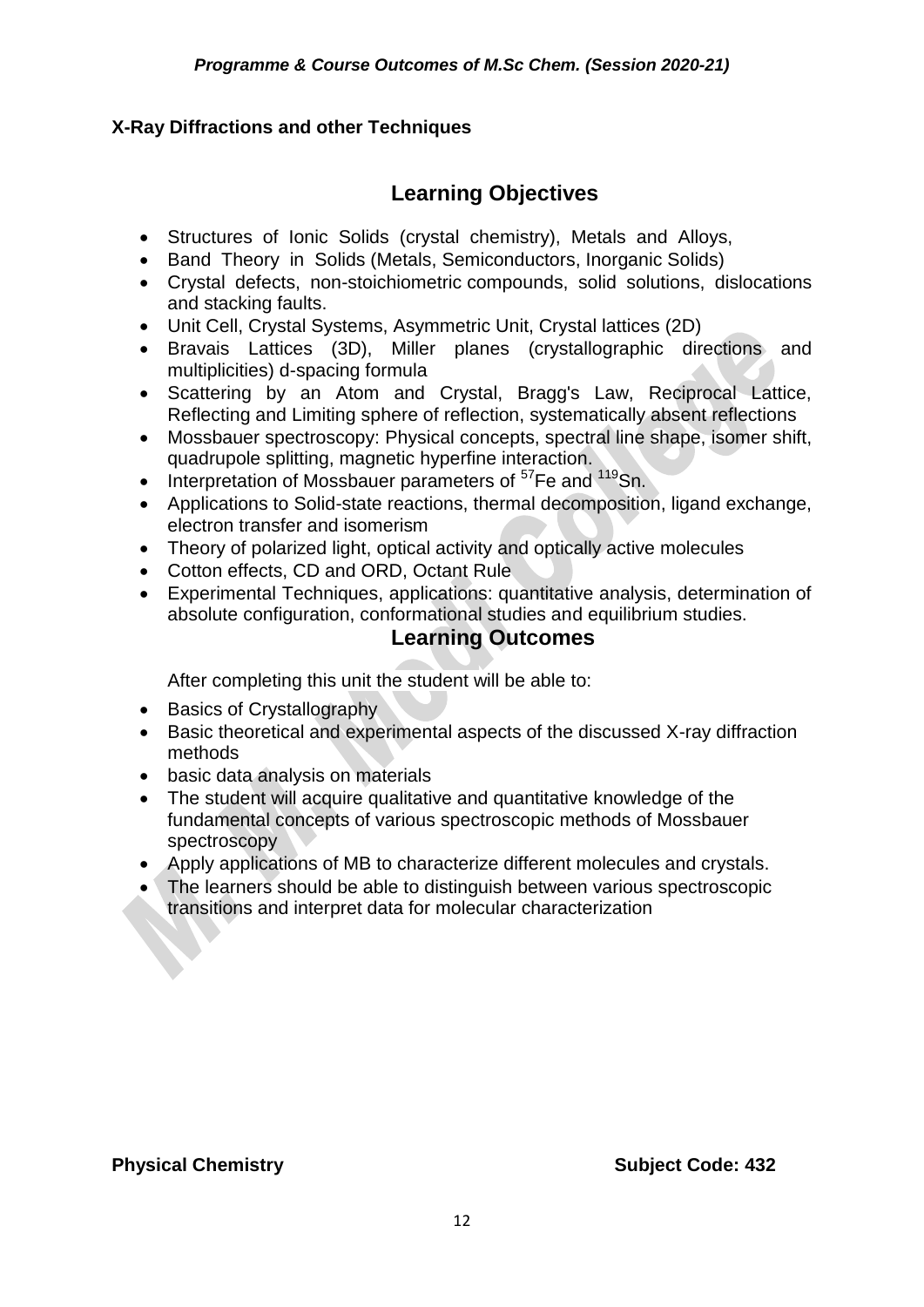#### **Biophysical Chemistry and Advanced Spectroscopy**

# **Learning Objectives**

- The structure of biological macromolecules.
- Membrane proteins and membrane transport. Spectroscopic methods: UV-Vis and fluorescence related to biochemistry
- Physical methods for studies of the interaction between biological macromolecules.
- Thermodynamics of protein folding/stability by fluorescence, CD and calorimetric techniques
- Be able to predict the fragmentation patterns expected to arise in the mass spectrum of various organic compounds.
- Description of what happens to a compound in a mass spectrometer
- Description of Basic instrumentation: electron bombardment and photo ionization sources, magnetic, electrostatic and time of flight analyzers, ion detectors
- Introduction to LASER and its characteristics.
- Applications of LASER for Chemistry.
- Basic principles of Photoelectron spectroscopy. (PES)
- Experimental techniques of Photoelectron spectroscopy

#### **Learning Outcomes**

After completing this unit the student will be able to:

- Account for the different interactions that are important for the formation of structures in biological systems and for how thermodynamic parameters can be measured.
- Account for structures and functions of biological membranes, as well as model systems and relevant methods for the study of these structures and functions.
- Account for and apply spectroscopic methods for the study of structures and functions in biological systems
- Be able to use the mass spectrum of a compound to find the molecular mass, and to help identify the structure of a compound.
- Be able to use PES as a tool to characterize the given material.

#### **Physical Chemistry Subject Code: Subject Code: Subject Code: Subject Code: 433 Polymers and Surface Chemistry**

# **Learning Objectives**

- Introduction: Classification and nomenclature of polymers
- Composition and polymerization mechanism.
- Radical chain polymerization
- Co-polymerization and emulsion polymerization